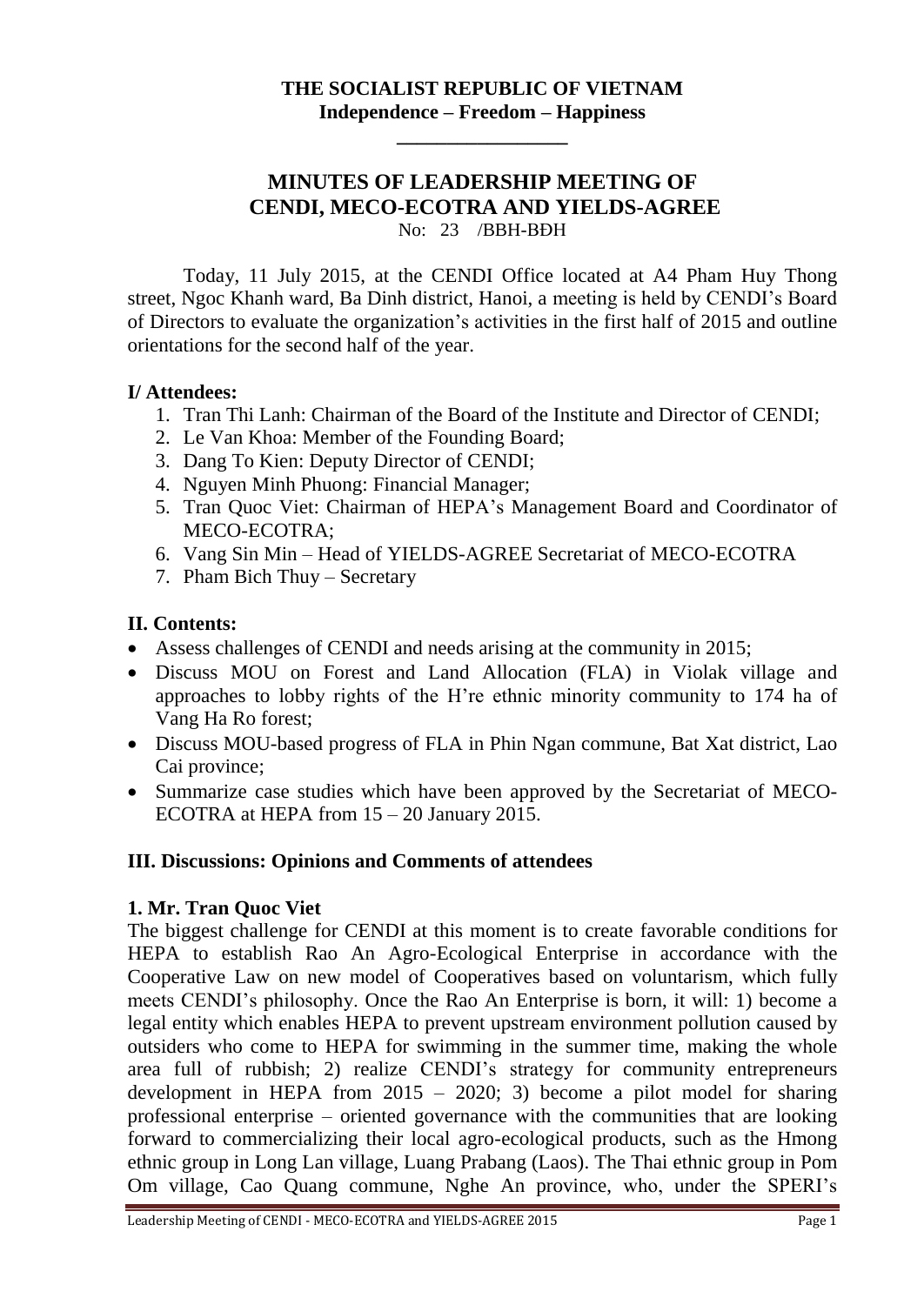facilitation and support for lobbying forest and land allocation over 11,000 ha, really needs such model like Rao An Agro-Ecological Enterprise for sharing and networking. The community in Lung Sui village of Simacai district also expects that the model will help them identify their local products for cooperation and co-production towards a niche market. 11 local rice varieties of the H're ethnic minority group in Violak village are anxious for being researched for preservation in order to build up a seeds bank in the village for further promotion and extension to other locations in Kon Tum province. Likewise, Khe 5 village in Son Kim commune, Ha Tinh province also would like that seeds of their high value and fast growing native *Cong* (Castanopsis cerebrina) will be collected and widely planted in nurseries in order to provide native species to the community to gradually replace acacia and rubber trees. Furthermore, when Rao An Agro-Ecological Enterprise runs its operation effectively, it will serve as a model for the communities of MECO-ECOTRA to learn and share knowledge and experience on how to govern a self-reliant community-based ecological entrepreneur.

## **2. Mr. Vang Sin Min**

I totally agree with Mr. Viet on establishment of the agro-ecological enterprise in HEPA. We will then follow HEPA to establish a similar one in Simacai district.

## **3. Ms. Dang To Kien**

Regarding the FLA methodology to the Red Dzao ethnic people in Phin Ngan commune, Bat Xat district, Lao Cai provine, CENDI's Board of Directors should pay a special attention to types and levels of conflicts. As for the conflict between villages, we should maximize the traditional leadership of village elders. Opportunities and basic conditions should also be created by CENDI in order to encourage the village elders to sit down together and come up with solutions for reconciliation. In addition, the mapping experts will assist the village elders and key farmers to identify the disputed areas on the map, discuss on how to handle the situation and prepare paperwork clearly stating solution of the village elders. The next step is to help the village elders organize a village meeting to share their solution to the disputed areas with all villagers. Upon the consensus of the whole village, the mapping experts will position coordinates and conduct demarcation, and then ask the village elders and all village members for acknowledgment of the agreed boundaries via signatures. Key farmers and YELDS's members such as Chao A Phin, Kho May and other village young people should also be involved in the reconciliation process so that they well understand their village boundaries as well as learn from the village elders how to reconcile the conflicts based on the customary law.

# **3. Ms. Nguyen Minh Phuong**

CENDI's FLA programs require much flexibility in financial governance, especially in the period of lobbying district authorities and functional offices. I, therefore, propose the Board of the Institute to allow the budget adjustment up to 20 percentage among the activities in order to meet the requirements of the field sites.

Whenever the MOU has been signed, it should pay a special attention on methodology in terms of task assignment among the stakeholders. For instance, the district authorities should ensure the prompt legalization progress, while professional officers engaged in FLA process should strictly follow the schedule stated in the MOU and make financial settlement in accordance with CENDI's financial regulations and Law.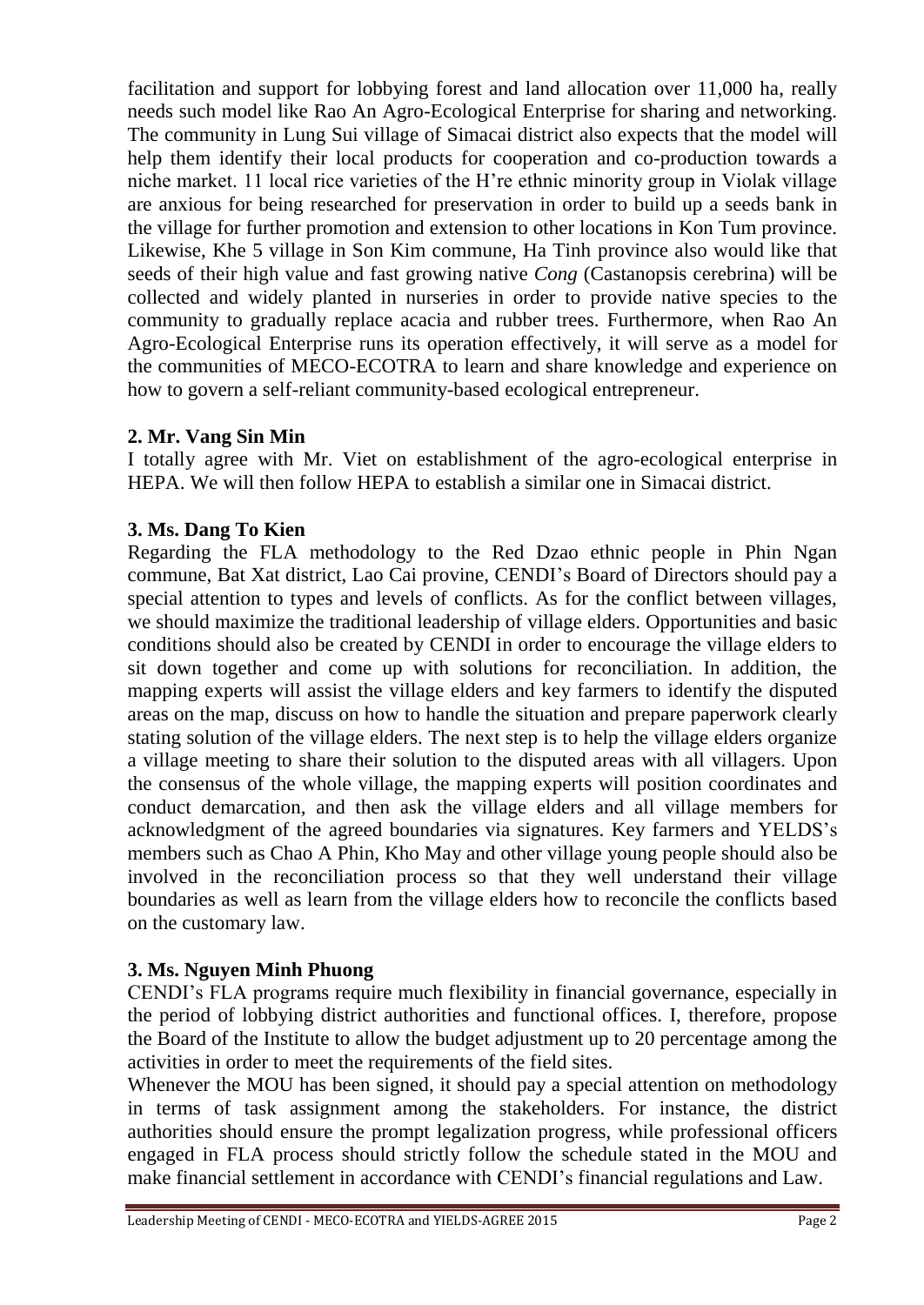# **3. Mrs. Tran Thi Lanh**

Regarding the FLA programs carried out in Phin Ngan and Po E communes, we should clarify 7 outcomes to be achieved as bellows:

1 - All legal maps should indicate the spiritual name of the local sites according to the perception and regular naming of the Red Dzao and H're ethnic people. Therefore, the post-FLA legal maps should, at the same time, indicate two different ways of natural resources classification based on two different concepts of governance: one by the Red Dzao and H're people based on their wisdom in spiritual ecosystem, and another - by the government;

2 - Coordinators of the two programs should summarize steps of approach to legalize customary laws of the Red Dzao and H're communities (how many steps, how to implement each step and who is doer) so as to obtain the approval from the authorities at commune and district levels and branches in form of legal documents;

3 - Once the customary law is legalized, we should create basic conditions for traditional leaders - village elders of the communities to share details of the legalized customary law with the villagers and let them know that their customary law-based forest protection is legal. It is also necessary to enhance awareness of the outsiders as well as the whole society on the legalized customary law by releasing printing documents and hanging signboards;

4 - Coordinators continues the FLA steps of approach based on the customary law by having the village traditional leaders in collaboration with the village key farmers and youth to conduct field trips and surveys, position each ecological transect cutting and identify locations and sacred trees in the forest areas to be allocated to the community by the authority with land title grant for 50 years. Accordingly, maps will be built by the locals and experts in the way as mentioned in the Outcome 1;

5 - Village FLA task team should involve the village elders, key farmers, especially women and youth in the process. Their engagement will help them more understand the logics of boundary identification of the traditional leaders: boundary between villages, between village and Communal People's Committee (CPC), between village and Watershed Management Board (WMB) and between village and enterprise (if any);

6 - Upon completion of field and office procedures for land use right certificate, original record should consist of 5 sets of document for archives, including: one for the village, one for the commune, one for the district, one for CENDI Office and one for the provincial Department of Natural Resources and Environment;

7 - Plans for organization of regional conferences to review FLA programs should be prepared within October 2015 to be notified to the local authorities in Kon Tum and Lao Cai provinces for guidance in order to prepare detailed schedules and notify the participants. Invitees should be officers from National Assembly Ethnic Council; Central Committee for Economics; Legal Division of Ministry of Natural Resources and Environment, Policy Division of Ministry of Agriculture and Rural Development, Committee for Ethnic and Mountainous Affairs and district Offices of Justice. The attendees will focus on analyzing and making comparison between two concepts of forest governance: community customary law based on voluntarism and one-way topdown bureaucratic management budgeted by the Government. The coordinators, therefore, should make big efforts on collecting practical data to prepare concise and convincing presentations (with photos and video) for the conference.